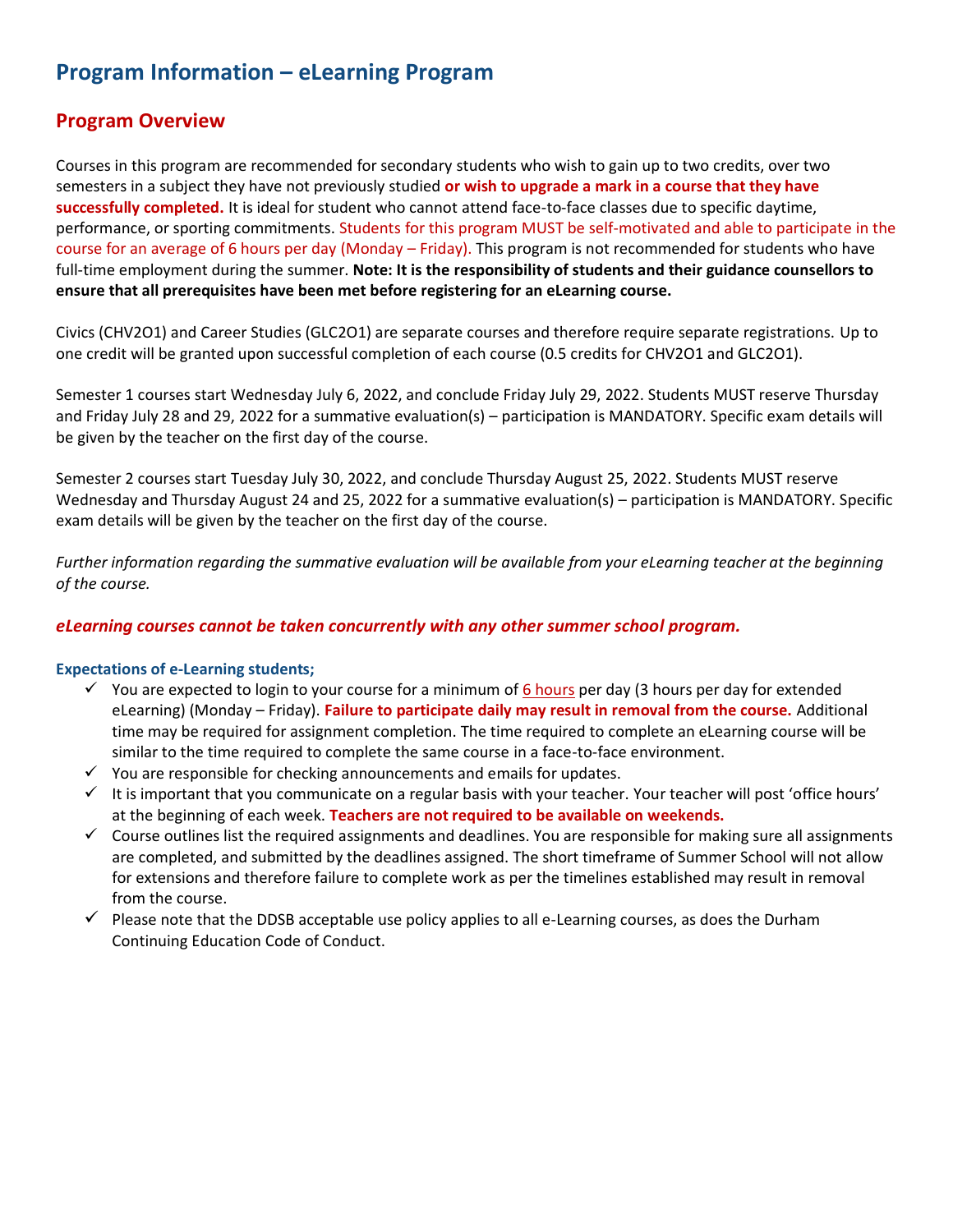### **Course Cancellations**

*Durham Continuing Education* reserves the right to cancel a course if there are insufficient registrations, as well as the right to determine the number of courses to be offered, and the number of sections in each course. Students will be notified ONLY of course cancellations. Course cancellations will also appear on the DCE website by Friday June 24, 2022, 12:00 pm (for Semester 1 offerings) and Monday July 25, 2022, 12:00 pm (for Semester 2 offerings).

#### **First Day Procedures for eLearning Students**

Semester 1 courses begin **Wednesday July 6, 2022,** and Semester 2 courses begin **Tuesday August 2, 2022**. All eLearning students will receive an email from their eLearning teacher by the end of the first day of the program. If a student is not contacted, they should email Durham Continuing Education [DCEInfo@ddsb.ca](mailto:DCEInfo@ddsb.ca) and provide a current email address for further contact.

If a student wishes to make a course change, he/she must contact Durham Continuing Education [DCEInfo@ddsb.ca](mailto:DCEInfo@ddsb.ca) or their home school for further approvals for the course change.

#### **Summative Evaluations**

All students **must** complete a summative evaluation. Semester 1 students MUST reserve July 28/29, 2022, and Semester 2 students MUST reserve August 24/25, 2022, for a summative evaluation(s). Further instructions will be provided by the eLearning teacher. Please note – these dates are MANDATORY and cannot be changed.

#### **Full Disclosure**

Students should be advised that all attempts for grade 11 or 12 secondary school courses (whether completed successfully or not) will be disclosed on a student's transcript unless the student withdraws prior to the full disclosure date. If a student has been unsuccessful in their first attempt to earn a credit and takes the course again, both attempts appear on the Ontario Student Transcript. Full disclosure dates are as follows: Semester 1 eLearning courses – Tuesday July 19, 2022 (9:00 am) and Semester 2 eLearning courses – Monday August 15, 2022 (9:00 am). Students wishing to withdraw must complete request within their course by the withdraw date.

#### **Report Cards**

Final report cards will be available by the end of August/early September. For DDSB students enrolled in a day school, the report card will be sent to their **home school**. For students **not** enrolled in a Durham District Board school will have their report card mailed to their home addresses and their home school (where applicable) by the end of August/early September. Marks will NOT be given out over the telephone. If students wish to know their mark prior to formal reporting, they should request their teacher to send a final unofficial mark summary at the end of their program. For current students whose school board is a member of the OeLC (Ontario eLearning Consortium), marks are available through their guidance office – guidance counsellors will have access to immediate student marks via PRISM.

#### **Mark Transmission to Colleges/Universities**

Students enrolled in a Durham District School Board School during the 2021/2022 year who have applied to Ontario College or University entrance in Fall 2022, will have their marks transmitted electronically in mid-August 2022. Should the student need a proof of mark prior to or after the transmission date, please complete [a Proof of Mark](https://forms.office.com/Pages/ResponsePage.aspx?id=Jrm3b-vtT02C6AwQ5Ee1cHdiV7p7eZRKt7bH7bLQca1UREI1WlpPSFBXTlNXRjY4UjRTVjJDV0lRUSQlQCN0PWcu) request prior to the end of the course. *Note: Students are responsible to provide their Ontario College Application Service (OCAS)/Ontario Universities Application Centre (OUAC) number and full email address for the official letter. Letters will be prepared and emailed within two business days after the end of summer school. Durham Continuing Education is NOT responsible for letters once they have been emailed or for delays in processing at the College or University locations.*

For ALL other students who have applied to Ontario Colleges **ONLY** for Fall 2022 entry and who wish their marks transmitted electronically, please complete the **Proof of Mark request.** Semester 1 marks will be transmitted in mid-August 2022. Semester 2 students should consult with their eLearning teacher if marks are needed prior to the regular reporting period.

For ALL other students who have applied to Ontario Universities for Fall 2022 entry, please consult with the eLearning teacher to request official letters. *Note: Students are responsible to provide their OCAS/OUAC number and full mailing*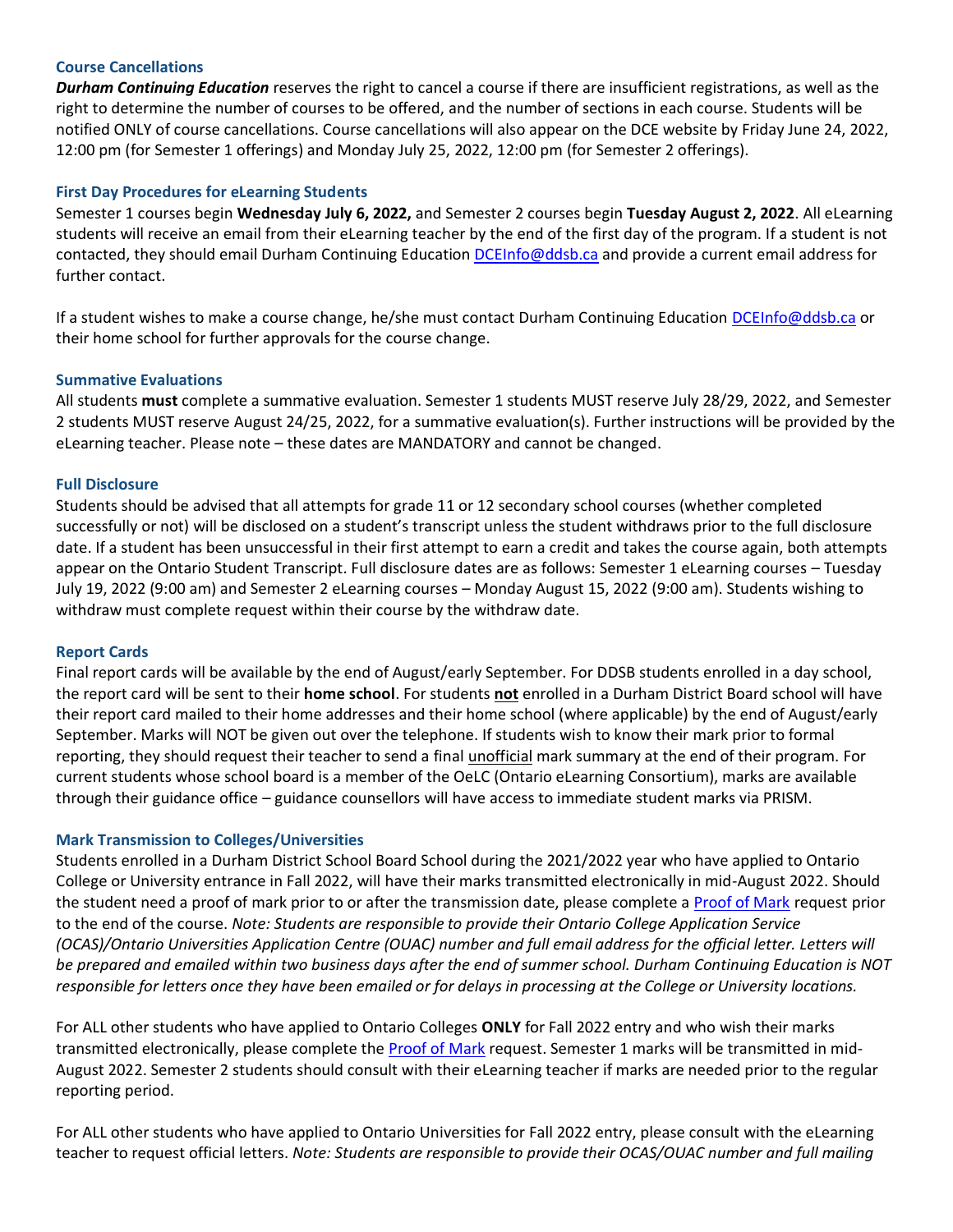*address for the official letter. Letters will be prepared and emailed within two business days after the end of summer school. Durham Continuing Education is NOT responsible for letters once they have been mailed or for delays in processing at the College or University locations.*

For ALL students who have applied to Universities or Colleges outside of Ontario for Fall 2022 entry, please complete the [Proof of Mark](https://forms.office.com/Pages/ResponsePage.aspx?id=Jrm3b-vtT02C6AwQ5Ee1cHdiV7p7eZRKt7bH7bLQca1UREI1WlpPSFBXTlNXRjY4UjRTVjJDV0lRUSQlQCN0PWcu) request form. *Note: Students are responsible to provide their Ontario College Application Service (OCAS)/Ontario Universities Application Centre (OUAC) number and full email address for the official letter. Letters will be prepared and emailed within two business days after the end of summer school. Durham Continuing Education is NOT responsible for letters once they have been emailed or for delays in processing at the College or University locations.*

Durham Continuing Education DOES NOT have access to student OUAC/OCAS profiles. All proof of mark letters MUST be requested through the [Proof of Mark](https://forms.office.com/Pages/ResponsePage.aspx?id=Jrm3b-vtT02C6AwQ5Ee1cHdiV7p7eZRKt7bH7bLQca1UREI1WlpPSFBXTlNXRjY4UjRTVjJDV0lRUSQlQCN0PWcu) request form prior to the end of program.

#### **Appeal of Summer School Marks**

Should a student feel the necessity to appeal a summer school mark, it must be done through his/her home school guidance department. The home school guidance department will make inquiries to the principal of Durham Continuing Education who will decide and inform the school, the students, and the parents of the final decision.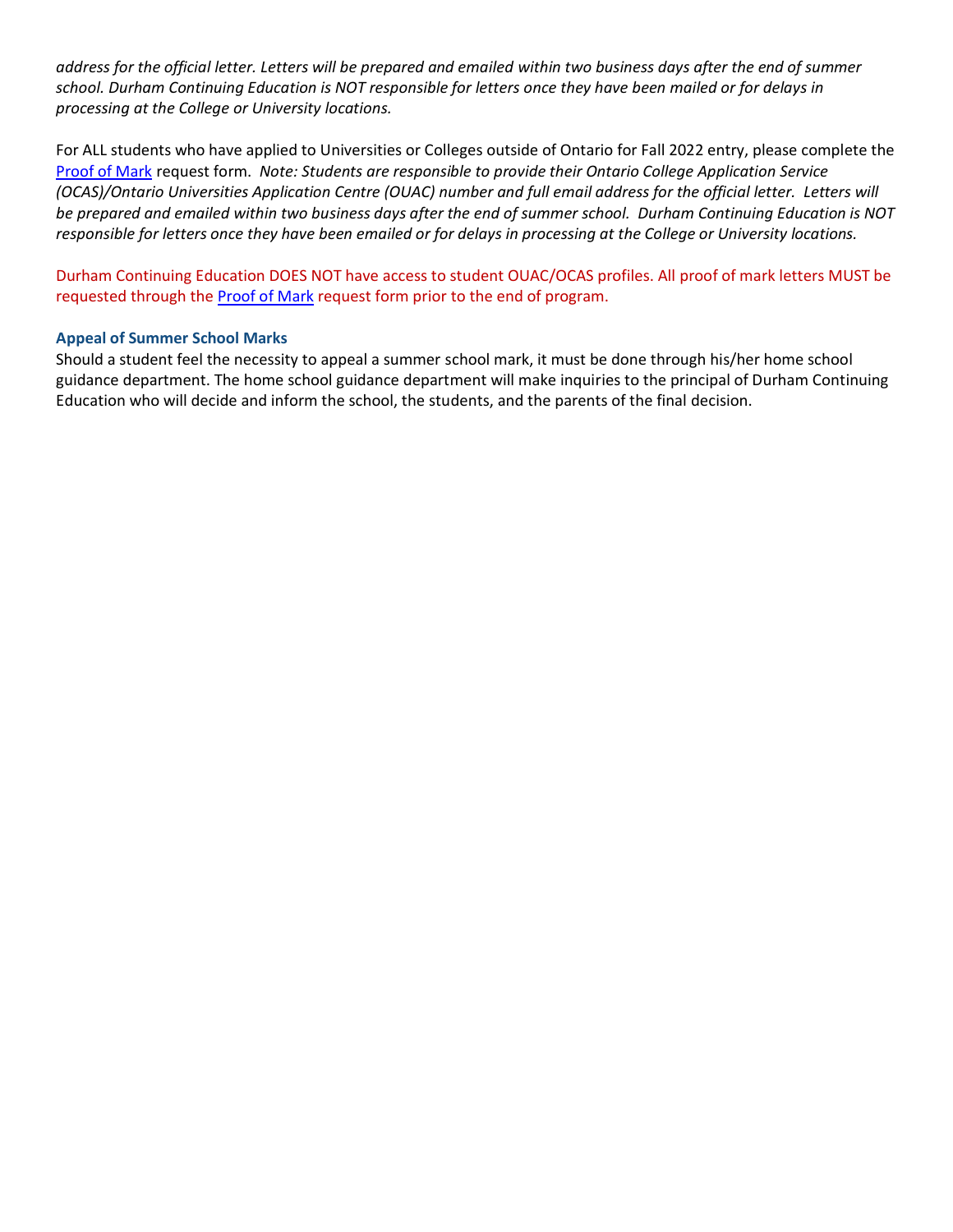# **Requirements for eLearning – Updated April 2022**

## *Recommended Desktop/Laptop Support*

- Internet access You must use Google Chrome (current version) **as the browser for your eLearning course.** You may experience issues with Firefox, Internet Explorer, Edge, or Safari and as such, these browsers **are not recommended.** *It is your responsibility (not that of your teacher or Durham Continuing Education) to resolve issues you may be experiencing due to the internet browser and/or software you are using.*
- Adobe Acrobat Reader 9 or better
- Windows Media Player 11 or better
- A current version of the Java virtual machine
- A DSL or better connection to the Internet

# *Recommended Tablet/Mobile Support*

- Android™ 4.4 with Google Chrome™ browser (latest version)
- Apple iOS® with Google Chrome™ browser (latest minor version or point of release of that major version)
- Windows®10 with Google Chrome™
- Brightspace is optimized for mobile devices Android 4.4 or later, iOS® iPhone® 5 or greater, and iPod® 5<sup>th</sup> and 6<sup>th</sup> generation
- *It is your responsibility (not that of your teacher or Durham Continuing Education) to resolve issues you may be experiencing due to the internet browser and/or software you are using.*

# *Additional Software*

- A typical "Office" suite of applications: specifically, a word processor application, spell checker, equation editor, and a spreadsheet application are mandatory. Students may have access to Office 365 though the D2L portal. Students can also download "Open Office" to use - <https://www.openoffice.org/>
- *It is your responsibility (not that of your teacher or Durham Continuing Education) to resolve issues you may be experiencing due to the internet browser and/or software you are using.*
- It is recommended that up-to-date virus, spyware, and adware protection be implemented, as required by the school board.

## *Additional Hardware*

Some courses may require additional hardware, such as:

- Access to a printer,
- Access to a scanner; and
- A process to store files, or access to cloud or one drive spaces.

**NOTE:** Use of a laptop or desktop computer is **HIGHLY** recommended for this program. The program is not designed for completion on a cell phone.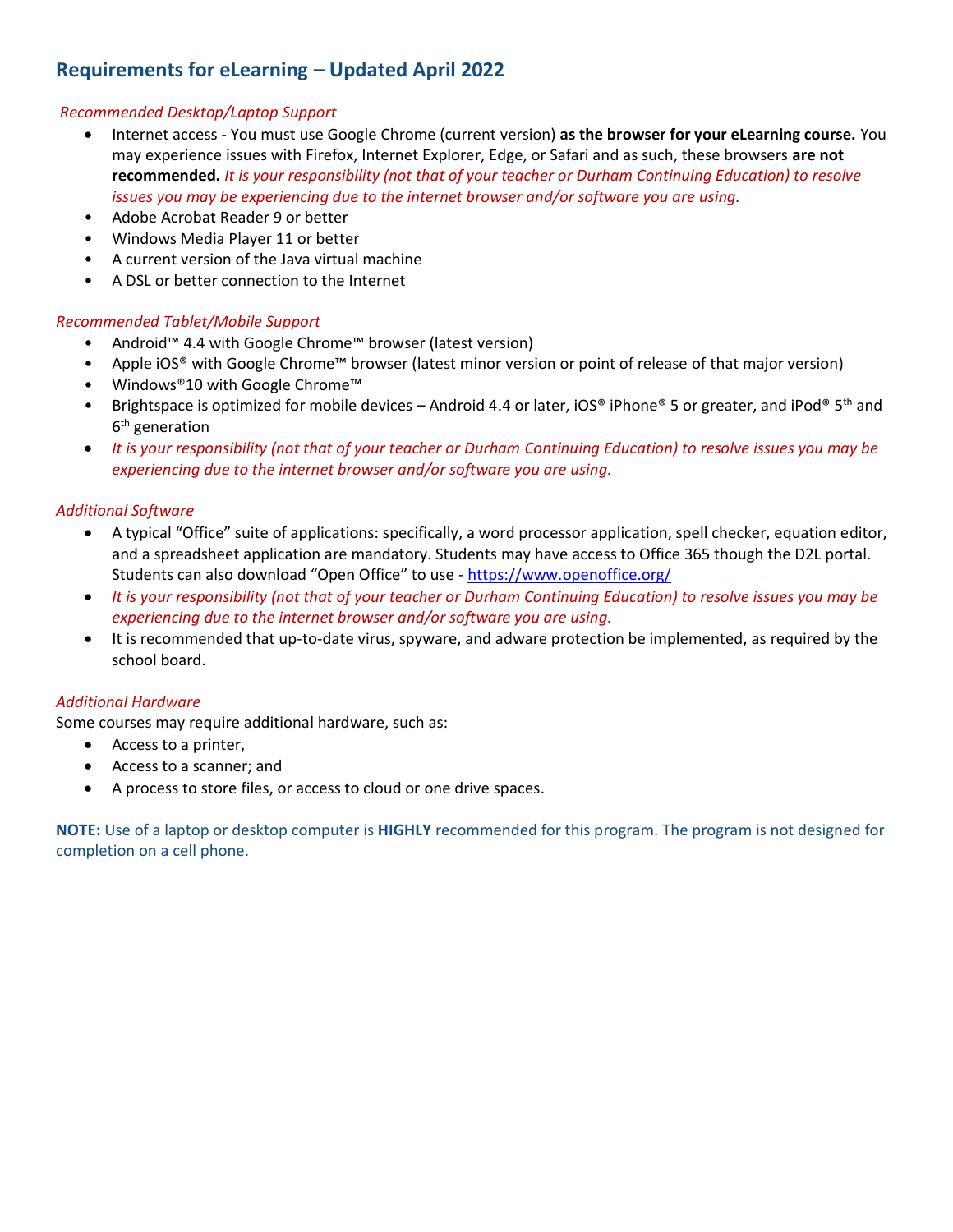## **Computer Information Technology and Internet Use**

The Durham District School Board's computing and information technology facilities and resources are made available to students in support of their learning, research requirements and career preparation. Use of the computer and information technology facilities and resources of the DDSB shall be governed by all relevant federal (e.g., Copyright), provincial (e.g., Education Act), DDSB (Policies and Procedures), and local school (e.g., School Code of Conduct) laws and regulations. Use of DDSB computing and information technology facilities and resources for the illegal, political, or private commercial purposes is strictly prohibited. The onus is on the user to know and to comply with these laws and regulations. Access to computers and the Internet is considered a privilege. Anyone found accessing computers or the Internet in an inappropriate way will receive school consequences and may face legal intervention. School discipline may involve a loss of computer privileges, a suspension or expulsion from school or restitution for damage or destruction of school computer equipment. Legal action may result in charges being laid by provincial or federal authorities. Students and parents/guardians will be asked to review the DDSB's *Secondary School Acceptable and Safe Use Procedure* for *Computing and Information Technology Facilities and Resources.* At the time of registration, you will be required to agree to terms and conditions of participation to complete the registration.

Inappropriate use would include but not limited to the following:

- harassment of others
- destruction or damage or changing of equipment
- appropriation of data or software
- unauthorized monitoring of electronic communication
- unauthorized use of other's access codes
- violation of copyright and software licence agreements
- academic dishonesty
- violation of another's privacy
- violation of computer security systems
- viewing and/or importation of pornographic, racist, illegal, or private documents
- incurring costs to the school through use of telecommunication systems without prior approval

Neither the school's network nor the broader Internet (whether accessed on campus or off campus, either during or after school hours) may be used for the purpose of harassment. All forms of harassment in cyberspace often called cyber-bullying, are unacceptable. Bullying in any form will be subject to school consequences and may result in suspension.